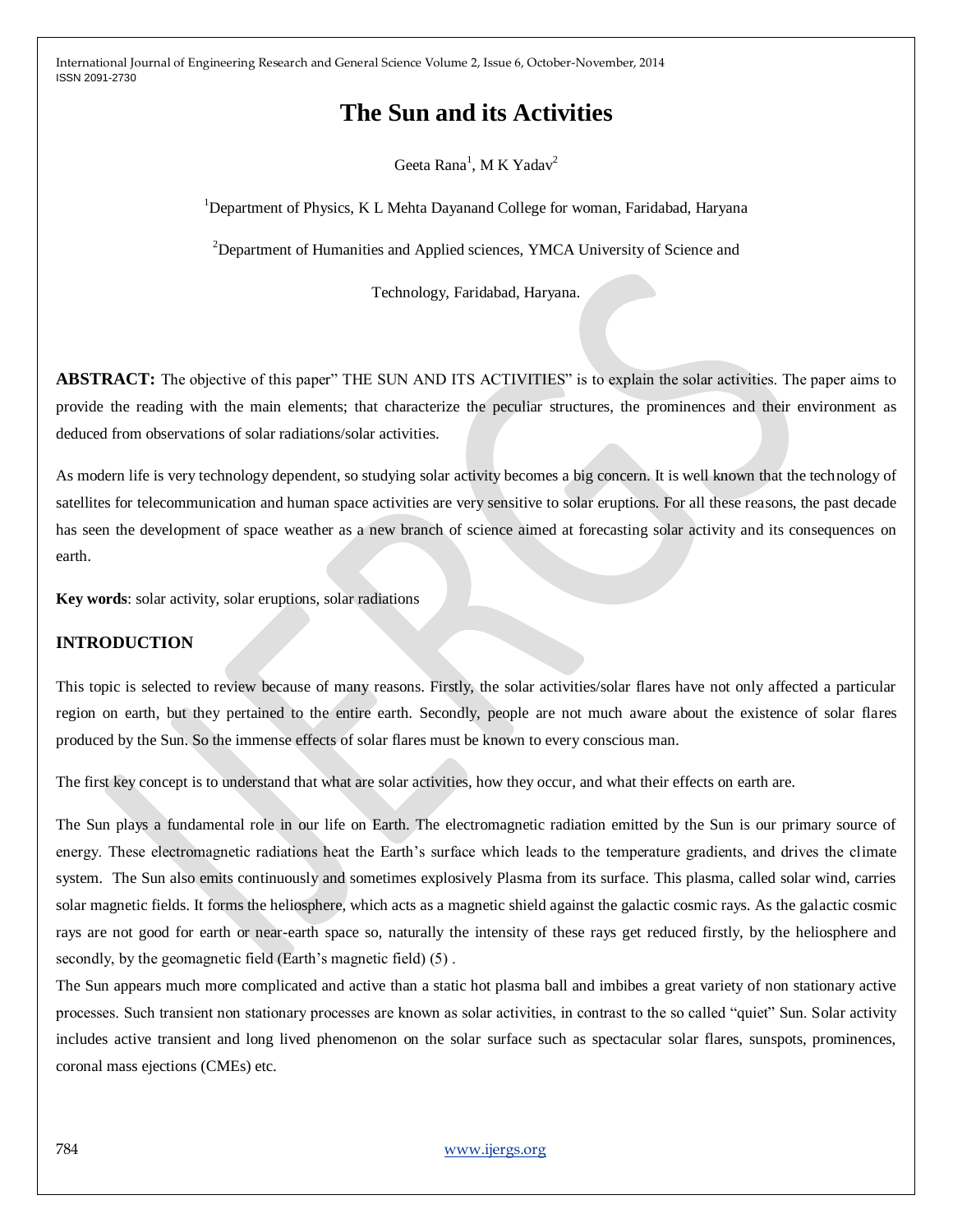Although scientists were not sure and had a little bit of information about the existence of strange spots on the Sun since the early  $17<sup>th</sup>$ century but it was only in the  $19<sup>th</sup>$  century when the scientists recognized that the solar activity varies during the course of 11 years solar cycle. Solar variability was later found to have many different manifestations including the fact that the "solar constant", or the total solar irradiance, TSI (the amount of total incoming solar electromagnetic radiation in all wavelengths per unit area at the top of the atmosphere) is not a constant.

## **THE SUN**

The **Sun** is a huge gaseous globe situated at the center of the solar system, like a star and with an effective temperature of about 5800K. It is almost perfectly spherical, having a diameter of about 1,392,684 km around 109 times that of earth and its mass is 1.989 $\times$ 10<sup>30</sup> kilograms, (approximately 330,000 times the mass of Earth) which accounts for about 99.86% of the total mass of the Solar System. Chemically, about three quarters of the Sun's mass consists of hydrogen, while the rest is mostly helium. So it owes its energy due to internal hydrogen-helium fusion reactions. All matter present in the Sun is in the form of gas and plasma because of its high temperature (11). This makes it possible for the Sun to rotate faster at its equator (about 25 days) than it does at higher latitudes (about 35 days near its poles).The differential rotation of Sun's latitudes causes its magnetic field lines to get twisted together over time increases their magnetic field strength and makes them buoyant. As a result these magnetic field loops rise to erupt from the Sun's surface, block the convective flow of energy, cooling their region of photosphere and thus triggers the formation of Sun's dramatic sunspots and solar prominences. This twisting action creates the solar dynamo and an 11 year solar cycle of magnetic activity, as the Sun's magnetic field reverses itself about every 11years.

The physics of convection near the surface of the Sun is also greatly influenced by the fact that

The solar surface is a radiating surface, where the mode of energy transport all of a sudden changes from convective – with energy being carried by moving fluid – to radiative – with energy carried by essentially free-streaming photons (3).

The solar magnetic field extends much beyond the Sun itself. The magnetized solar wind plasma carries Sun's magnetic field into the space and forms interplanetary magnetic field.

#### **Parts of Sun**

The Sun mainly consists of three parts: the photosphere, the chromospheres and the corona. The photosphere is a visible surface of Sun, having temperature of about 6400K. Above it there are regions which are transparent to light; the chromospheres and the corona. The chromospheres may be seen during eclipses; it extends about 2000km above the photosphere and has a temperature up to 50,000K. The corona having a temperature of about  $1.5 \times 10^6$  K is observable for more than  $10^6$  km but in fact has no apparent termination (10).

The Sun is surrounded by a hot, tenuous irregular cloud of plasma called solar corona. This hot corona continuously expands in space creating the solar wind (a stream of charged particles).The magnetic field of Sun leads to many effects, collectively called solar activity. Solar activity includes Sunspots on the surface of Sun, solar flares, and solar winds or CME (corona mass ejection). Being the prime determinant of space weather, solar activity clearly has enormous technical, scientific, and financial impact on activities ranging from space exploration to civil aviation and everyday communication (4).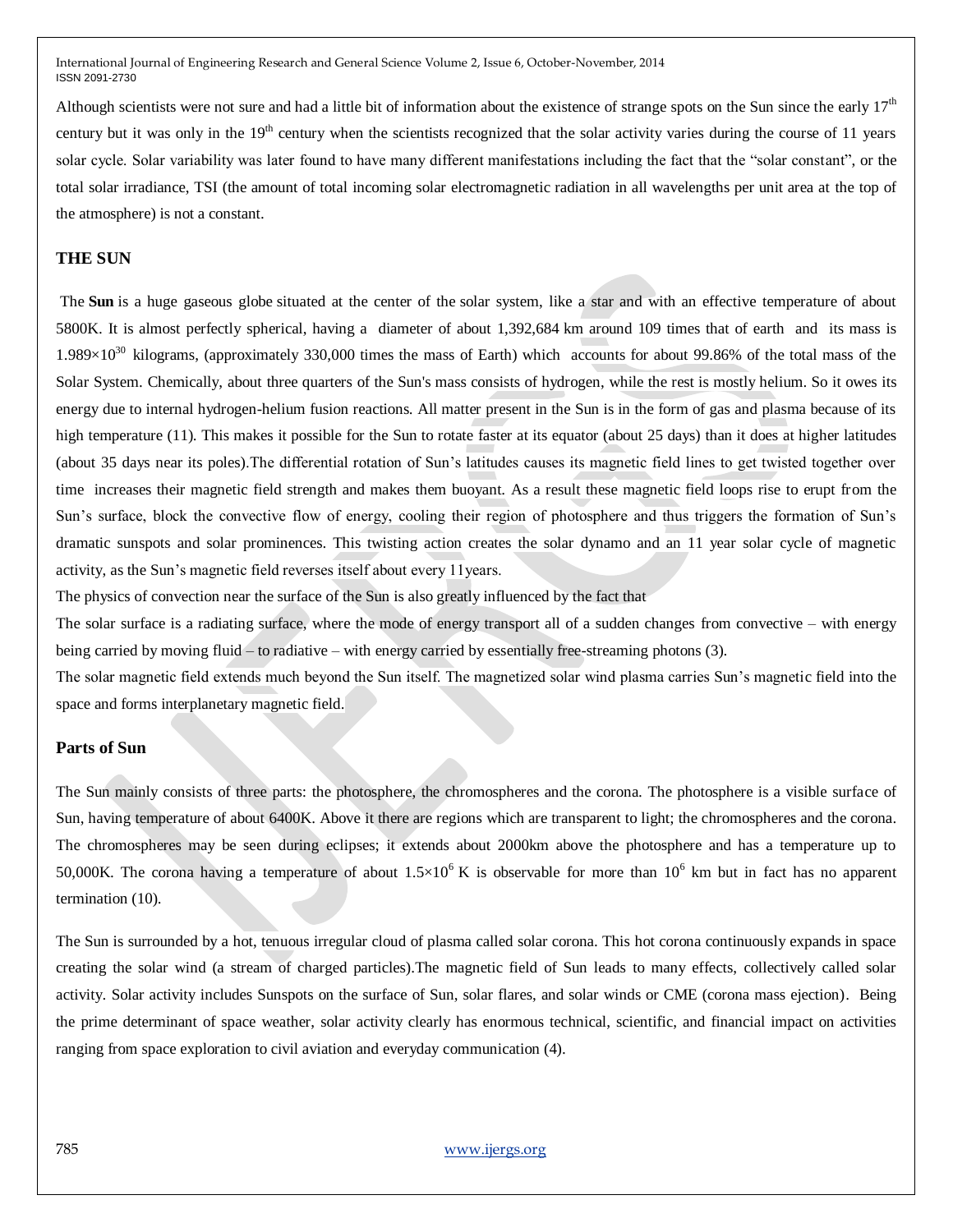#### **The Sun and Its Zones:**



#### **SUN SPOTS**

The Sun is always active and its variable activity can be easily observed by the sunspots. The best example known for that is the era of Maunder minima (little ice age), when the Sun nearly stopped forming sunspots (7).

There are some well defined regions on Sun's surface that appear darker than their surroundings because of lower temperature and are called as sunspots. Here, convection is inhibited by strong magnetic fields, reducing energy transport from the hot interior to the surface. Also at the sunspot the magnetic field strength can be up to3500 gauss (approximately 7000 times the average strength of the magnetic field at the earth's surface).The magnetic field causes strong heating in the corona, forming active regions (2).

The sun spots occur in the active region of Sun. The active regions which are about 200,000 km (in longitude) and 50,000 km (latitude) in size, contains large number of flux tubes . Each of these tubes is confined magnetically and carries electric currents of  $10<sup>9</sup>$ amperes or even more. Dissipation of their magnetic energy causes locally heated areas in the active regions, the so called faculae, which have temperature around 10,000 k, as compared to other parts of solar surface. Because of their higher temperature the faculae is source of relatively strong UV radiations.

When the solar activity is high, it is called solar maxima and when the solar activity is low, it is called solar minima.

The number of sunspots is not constant, but varies with the solar cycle. During solar maxima the number of sunspots increases and they move closer to the equator of the Sun. Sunspots usually exist in groups with two sets of spots of opposite magnetic polarity. One set will have positive or north magnetic field while the other set will have negative or south magnetic field. The field is stronger in the darker parts of the sunspots-the umbra. The field is weaker and more horizontal in the lighter parts-the penumbra. The magnetic polarity of the leading sunspot alternates at every solar cycle, so it is north magnetic pole in one solar cycle and a south magnetic pole in the next one. Sun spots and solar activity also appear to cluster in "active longitudes". It is noticed that new active regions grow in areas previously occupied by old active regions and this can result in a periodic signal that is evident in sun spot number record (12).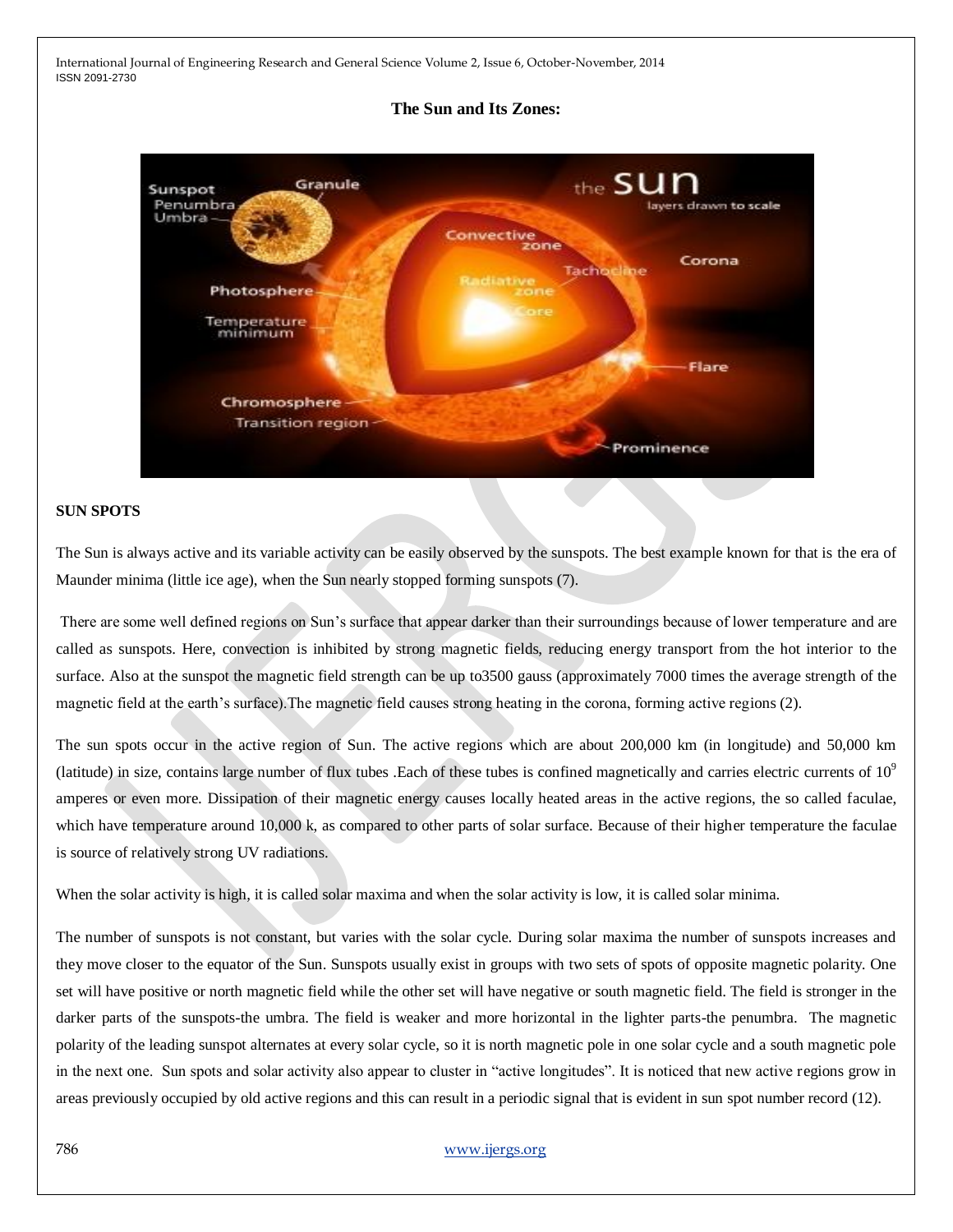## **SOLAR FLARES**

When the field lines become distorted, they get upthrusted and ascended, and then they penetrate the surface of Sun in a variety of spectacular forms, one of which is solar flares. In simpler terms, a great magnitude of plasma from the surface of Sun is released, outwards. When this plasma returns back to the surface of Sun, it encounters with denser material located in the chromospheres or the second uppermost layer of the Sun between the photosphere and the corona. This interaction ejects great quantity of energy in the form of electromagnetic radiation called solar flares and more powerful solar flares i.e. coronal mass ejections. The energy released during a flare is typically ten million times greater than the energy released from a volcanic explosion. In fact in just a few minutes a flare can heat a material to many millions of degrees and can release as much energy as a billion megatons of TNT (13). Solar flares can occur everywhere on the Sun, in active regions, penumbras, on the boundaries of the magnetic network of the quiet Sun, and even in the network interior.

There are different types of flare which are classified depending upon their intensity, like X-class flares, M-class flares and C-class flares. The largest flare is the X-flare. M-Class flares are smaller and C-Class flares are tenth the intensity of the M- Class flares (8).

## **CORONAL MASS EJECTIONS (CME)**

Coronal mass ejection (CME) is another feature of nuclear activity within the Sun; related to but not caused by solar flares. In a CME plasma is emitted from the active centre, sometimes over a large region of solar surface that may span longitudinal intervals of more than 90 degree. The CMEs carry magnetic fields along with, which tends to fill the heliosphere (the magnetically closed region around the solar system). These interplanetary magnetic fields slowly diffuse away. The rate of occurrence of CMEs correlates with solar activity, but the size scales of CMEs are much larger and their latitude distributions different than those of near surface activity like flares or active regions (6). The CMEs may be important to understand the Sun-Earth relations, because the CME changes the magnetic components of the heliosphere in an important way, while this happens during fairly long period of time because of slow diffusion (2).

Coronal mass ejections are more likely to have a significant effect on our activities than solar flares because they carry more material into a larger volume of interplanetary space, increasing the likelihood that they will interact with the Earth. CMEs typically drive shock waves that produce energetic particles that can be damaging to both electronic equipment and astronauts that venture outside the protection of the Earth's magnetic field (1).

While a flare alone produces high-energy particles near the Sun, a CME can reach the Earth and disturb the Earth's magnetosphere, setting off a geomagnetic storm. Often, these storms produce surges in the power grid and static on the radio and if the waves of energetic particles are strong enough, they can overload power grids and drown out radio signals. This type of activity can affect the region from ground to sky and ship to shore and can also disturb navigational communication, military detection, and early warning systems.

Observing the ejection of CMEs from the Sun provides an early warning of geomagnetic storms. Recently, with SOHO, it has been possible to observe continuously the emission of CMEs from the Sun and determine if they are aimed at the Earth.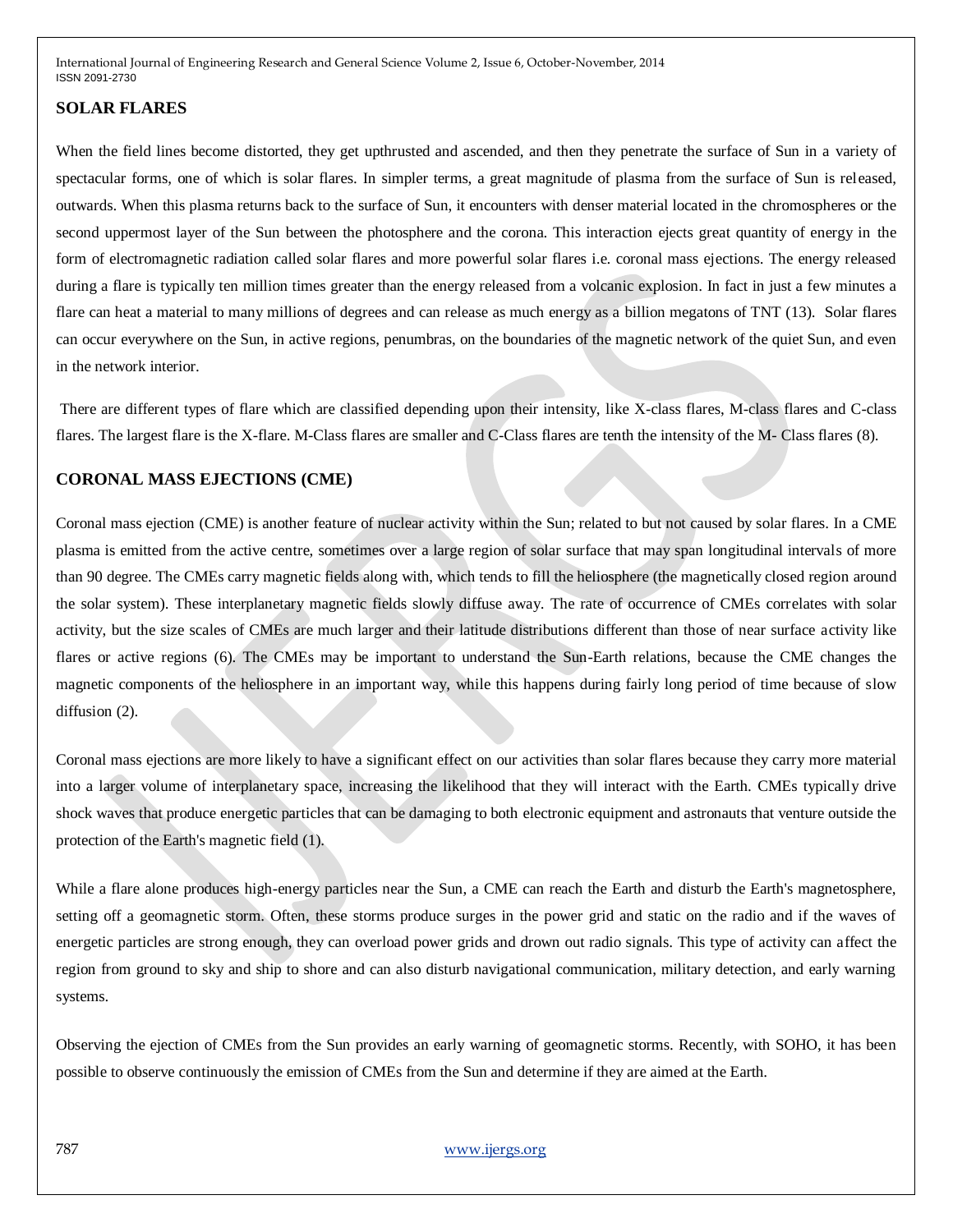#### Effects on Earth

Solar activity impacts us in many ways. It poses hazards to our satellites in space, our technology on the ground, and even ourselves as we venture into space. Solar activity has well-known impacts on Earth's magnetosphere, ionosphere and terrestrial climate.

#### **Terrestrial Organisms**

The impact of the solar cycle on living organisms has been investigated and is found to have some connections with human health.

The amount of ultraviolet UVB light at 300 nm reaching the Earth varies by as much as 400% over the solar cycle due to variations in the protective ozone layer. In the stratosphere, ozone is continuously regenerated by the splitting of  $O_2$  molecules by ultraviolet light. During a solar minimum, the decrease in ultraviolet light, received from the Sun leads to a decrease in the concentration of ozone, allowing increased UVB to penetrate to the Earth's surface.

#### **Radio Communication**

Sky wave modes of radio communication operate by bending (refracting) radio waves (electromagnetic radiation) through the Ionosphere. During the "peaks" of the solar cycle, the ionosphere becomes increasingly ionized by solar photons and cosmic rays. This affects the path (propagation) of the radio wave in complex ways which can either facilitate or hinder local and long distance communications. Forecasting of sky wave modes is of considerable interest to commercial marine, aircraft communications, amateur radio operators, and shortwave broadcasters. These users utilize frequencies within the High Frequency or 'HF' radio spectrum which are most affected by these solar and Ionospheric variances. Although TV and commercial radio broadcasts are rarely affected, longer distance communication, like ground-to-air, ship-to-shore, Voice of America, and amateur radio, are frequently disrupted (9). A number of military systems, like early warning, over-the-horizon radar, and submarine detection, are greatly hampered during times of high solar activity.

#### **Terrestrial climate**

Both long-term and short-term variations in solar activity are hypothesized to affect global climate, but it has proven extremely challenging to directly quantify the link between solar variation and the earth's climate. The topic continues to be a subject of active study.

Early research attempted to find a correlation between weather and sunspot activity, mostly without notable success. Later research has concentrated more on correlating solar activity with global temperature. Most recent, research suggests that there may also be regional climate impacts due to the solar cycle. Measurements from the Spectral Irradiance Monitor on NASA's Solar Radiation and Climate Experiment shows that solar UV output is more variable over the course of the solar cycle than scientists had previously thought, resulting in, for example, colder winters in the US and southern Europe and warmer winters in Canada and northern Europe during solar minima.

There are three suggested mechanisms by which solar variations are hypothesized to have an effect on climate:

- Solar irradiance changes directly affect the climate ("Radioactive forcing").
- Variations in the ultraviolet component: If the UV component varies more than the standard level, this might cause an effect on climate.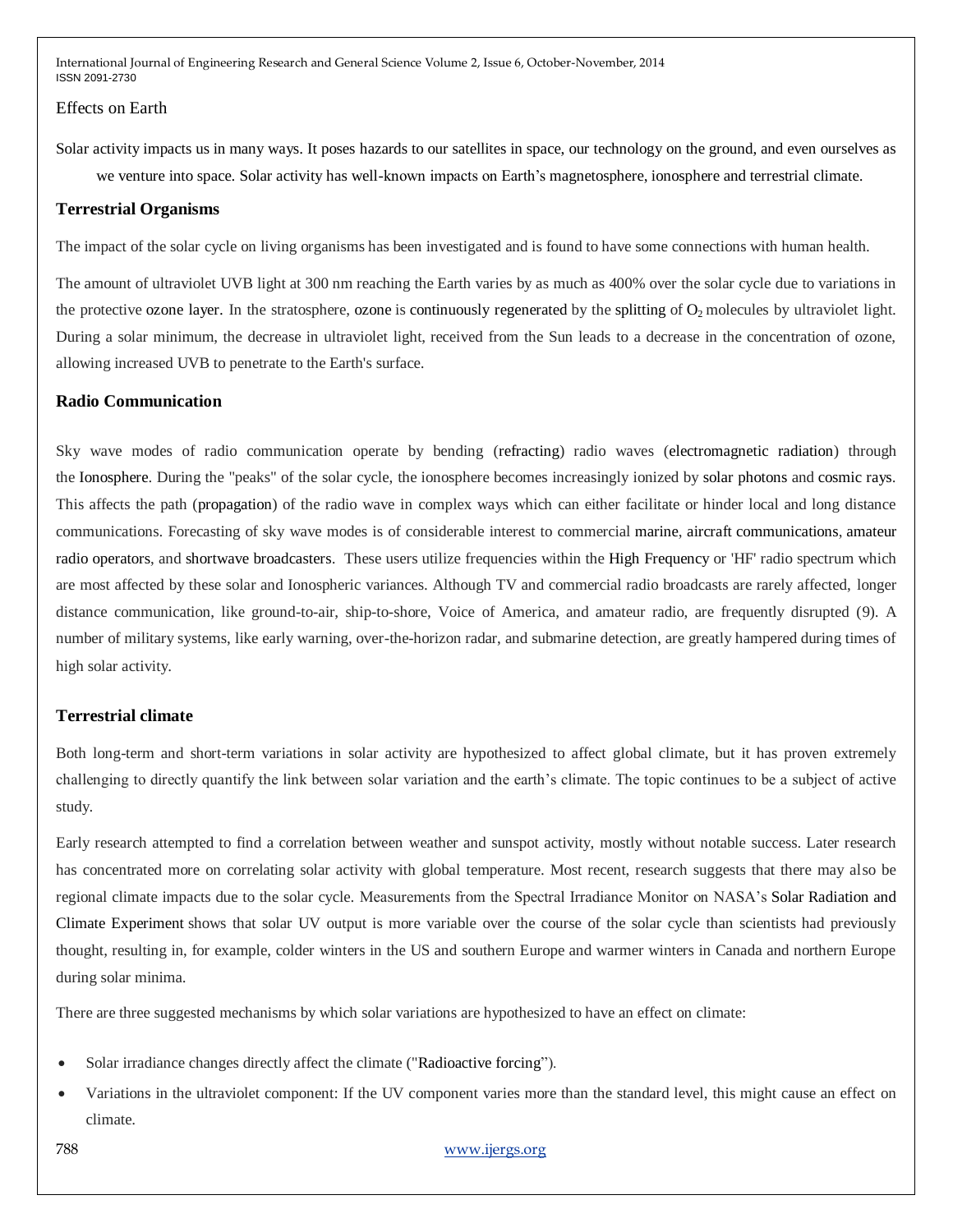Effects mediated by changes in cosmic rays (which are affected by the solar wind) such as changes in cloud cover.

Although the changes in total solar irradiance and solar variations seems too small to produce significant climatic effects but there is good evidence as well that , to some extent, the earth's climate heats and cools as the solar activity rises and falls.

#### *Effects on spacecraft*

*Satellites are placed in orbits that are above most of Earth's atmosphere so that there is little frictional drag affecting them. Communications satellites, in geosynchronous orbits, are about 6 Earth radii up. The Low-orbiting satellites, which speed up around the earth every 2 hours or so, are barely above the Earth's atmosphere. During times of high solar activity there is an increase in ultraviolet radiation and auroral energy input, and this heat up the Earth's atmosphere, causing it to expand. The low-orbiting satellites then encounter increased drag which causes them to drop in their orbits (9).The high satellites, in geosynchronous orbits, are not subject to drag from atmospheric heating, but they are subjected to the solar wind. These satellites are usually well protected from solar wind particles by the magnetosphere which normally has a minimum thickness of about 10 Earth radii. But when a surge in the solar wind reaches Earth, the front side of the magnetosphere can be compressed or eroded away to a thickness of about 4 Earth radii. This places the high satellites outside the protective shield of the magnetosphere. The impact of high speed particles has a corrosive effect on satellites, and charge buildup can result from these particles. Electrical discharges can arc across spacecraft components causing damage. If astronauts on a space mission are above the shielding effect produced by the Earth's magnetic field, the radiation from a CME would also be dangerous to humans; many future mission designs (***e.g.***, for a Mars Mission) therefore incorporate a radiation-shielded "storm shelter" for astronauts to protect them during such a radiation event.*

In view of the problems in space flight occurring during high solar activity, prediction of the latter becomes more and more important.

## **CONCLUSION**

The sun is the only star which can be studied in great detail and thus can be considered as proxy for cool stars. Quite a number of dedicated ground based and space born experiments are being carried out to learn more about solar variability. Studying and modeling solar activity can increase the level of our understanding of nature. On the other hand study of solar activity is not of purely academic interest, it directly affects the terrestrial environment also. Although changes in the sun are barely visible without the aid of precise scientific instruments but the changes in solar cycle has a great impact on many aspects of our lives. In particular, the heliosphere is mainly controlled by the solar magnetic field. This leads to the modulation of galactic cosmic rays (GCRs) by the solar magnetic activity. Additionally, eruptive and transient phenomenon in the sun can lead to sporadic acceleration of energetic particles with greatly enhanced flux. Such processes can modify the radiation on earth and need to be taken into account for planning and maintaining space missions and even transpolar jet flights.

For a complete understanding of the solar atmosphere or environment, ideally all of its layers should be observed at the same time but because of spatial extent and vastly differing temperatures of its layers, multi wavelength and multi resolution observations are needed. And unfortunately they are not always available.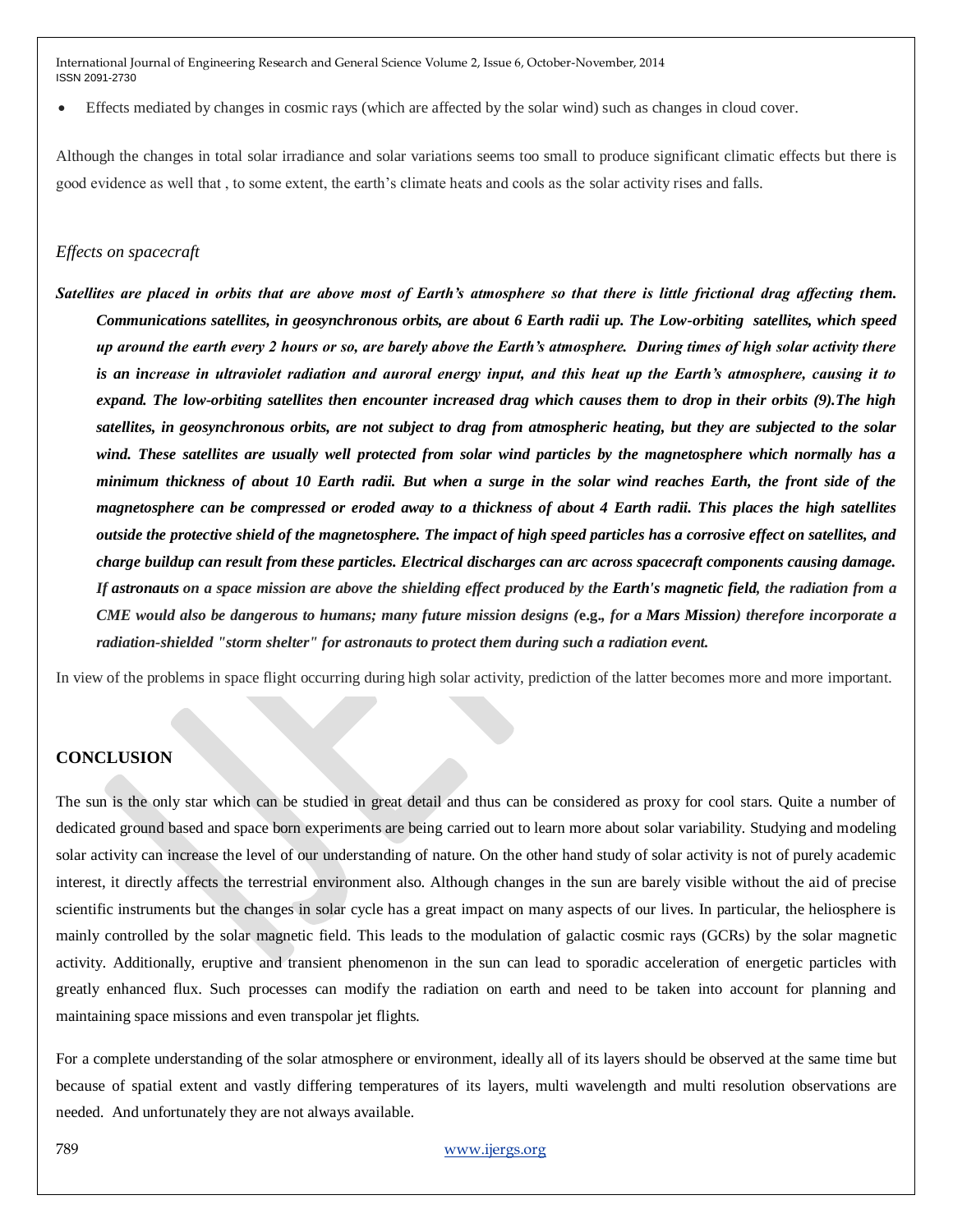Radiation from the Sun ultimately provides the only energy source for the Earth's atmosphere and changes in solar activity clearly have the potential to affect climate. Changes in total solar irradiance (TSI) undoubtedly impact the Earth's energy balance but uncertainties in the historical record of TSI means that the magnitude of even this direct influence is not well known. Variations in solar UV radiation impact the thermal structure and composition of the middle atmosphere but still the detailed responses about the temperature and ozone concentration are not well established. Although, various theories are now being developed by which the direct solar impacts on the atmosphere can be observed but the influences are complex and nonlinear. Hence, many questions still remain arise like, to what extent, where, and when the solar influence can occur.

Further advances in this field require work on a number of fronts. One important issue is to establish a precise magnitude total solar irradiance (TSI). This may be achieved by careful analysis and understanding of the satellite instruments involved in collecting data over the past two-and-a-half solar cycles and current solar cycle.

At last we can say that there are many areas where work is needed to be done.

Obviously the first one is the Sun because there are still a lot of mysteries about what is going inside the Sun, what triggers flares and why the Sun spots form actually. The second one is interplanetary medium filled with solar wind plasma and the third one is geomagnetosphere. The last two domains are also directly or indirectly related to the Sun and its activities. So we hope for a comprehensive model for the Sun, its activities and the Earth, which is seriously a problem for the physicists of future.

## **REFERENCES:**

[1] [www.epa.gov/Solar](http://www.epa.gov/Solar) activity (Environmental protecting agency)-Radiations from Solar activity.

[2] Netherlands journal of Geosciences, Solar activity & its influence on climate by C. DE JAGER.

[3] Living reviews in solar physics, Solar surface convection, by AKE.NORDLUND, ROBERT F. STEIN, MARTIN ASPLUND.

[4] Living reviews in solar physics. Solar cycle prediction, by KRISTOF PETROVAY (2010)

 [5] Prediction of solar activity for the next 500 years, by FRIDHELM STEINHILBER and JURG BEER. JOURNAL GEOPHY, SPACEPHY.

[6] Living reviews in solar physics, Coronal mass ejections: Observations, by DAVID F.WEBB, TIMOTHY A.HOWARD*.* 

[7] Long-Term Solar Variability: Evolutionary Time Scales, by RICHARD R. RADICK (national solar observatory, New Mexico)

 [8] Ionospheric disturbances due to solar activity detection using SDR by DIVYA HARIDAS, K.P SOMAN & SHANMUGHA SUNDARAM G.A

[9] www.swpc.noaa.gov: Solar-Terrestrial Interaction (Solar Physics and terrestrial effects) pdf.

[10] The Solar- terrestrial Environment: An introduction to Geospace. By JOHN KEITH HARGREAVES.